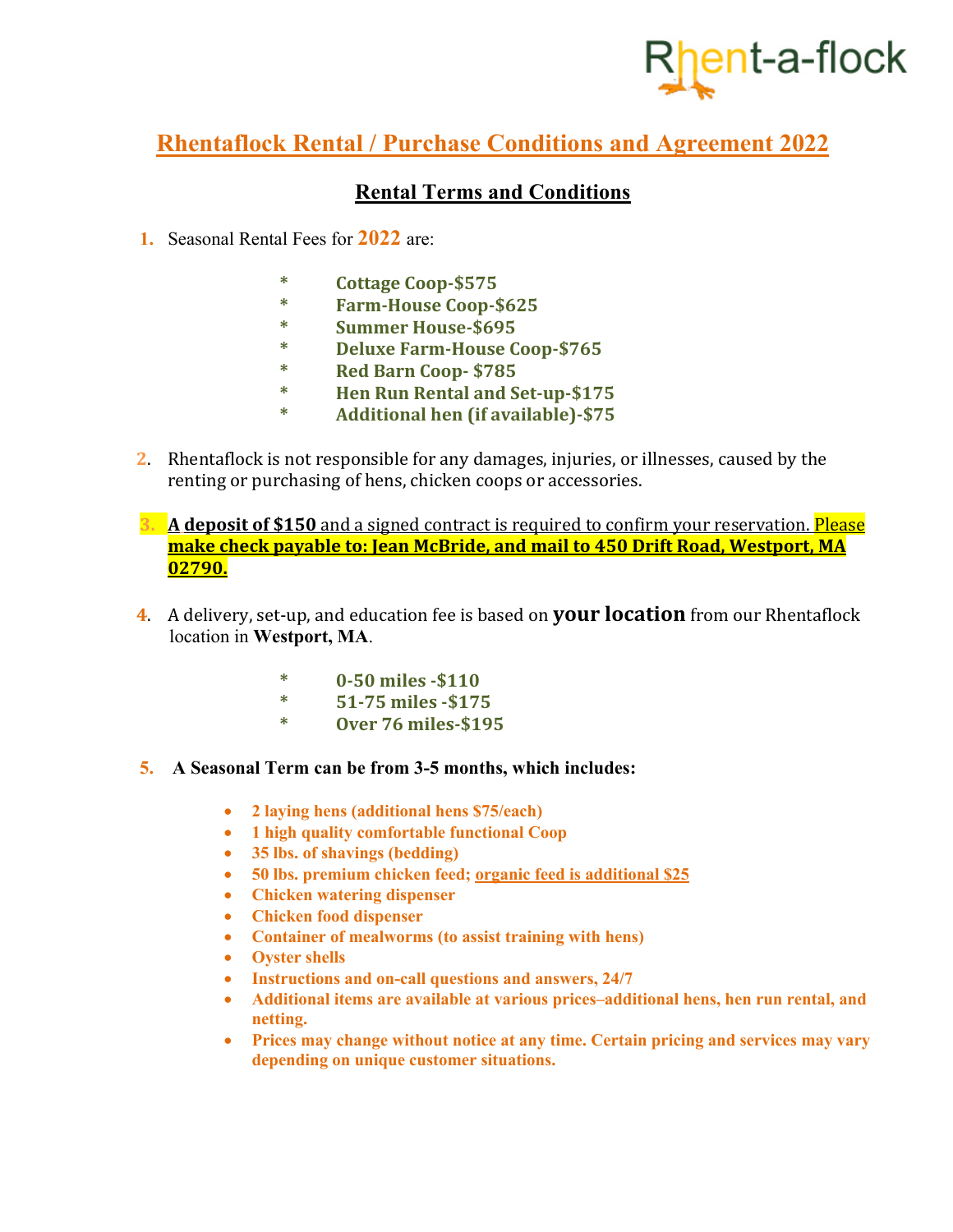**6. Depending on the season, and specific coop**, there may be an option for Customers to purchase the hens, coop, and accessories. Customers will be assessed a **"buyout fee" which will be determined on an individual basis (based on coop selection).** 

- **7.** Customers are responsible for maintaining the health and well-being of the hens; if any hen should **die of an accident, misadventure or missing in action**, (e.g. Hawk, dog, coyote attack while free-ranging) there will be a **\$60** fee assessed from Rhentaflock at the end of the rental term. To **REPLACE** a hen(s) during rental term, customers are charged a **\$60** fee. Hens can either be picked-up by the customer or delivered by Rhentaflock,,with an additional mileage fee for delivery.
- **8.** Rhentaflock **does not guarantee hens will lay an egg(s) every day** (they lay less in the autumn and winter and laying is not always consistent) dependent on conditions, climate, and Mother Nature.
- **9**. The Rhentaflock rental coop must be picked-up in a good, fully functional condition which will be determined by a Rhentaflock Staff. If there is damage to the coop, a reasonable fee will be assessed to the customer. (This usually does not happen because our customers love to maintain the coops, however, if Rhentaflock cannot rent the damaged coop, **the customer will be assessed the purchase price of the said coop**).
- **10**. The customer is solely responsible for assuring they meet any local and county regulations relating to possession of hens on their property. Rhentaflock does not assume responsibility for local/county restrictions. **No refunds are granted to the customer after Rhentaflock deliveries due to local/county restrictions.**
- **11.** Rhentaflock and its owners are not responsible for any injuries, illness or deaths that might occur from the renting or buying of our hens/coops and or accessories. **Renter accepts full responsibility for hens and coop and hold Rhentaflock personnel harmless.**
- **12**.We may require proof of homeowners and rental insurance.

**13.** We are confident you will enjoy the rental experience; therefore, **we do not refund after customer takes delivery of coop, hens, and accessories.** 

**\*\*\*\*\*\*\*\*Note: If customer would like to rent for a shorter seasonal term and would like to purchase the coop and all the accessories, please call 508-858-9631 for special detailed pricing.**

#### **\*\*\*\*\*\*\*\*Martha's Vineyard and Nantucket residents, please call 508-858-9631 for rental prices and fees**

**Note**: **Rhentaflock recommends moving the coop to a new location every several weeks and promotes changing the bedding once a week. Hens love to wander around the yard--- we recommend hens enjoy free-ranging for several hours a day if possible. If hens are out of the coop, they should be monitored. The hens must always have access to clean water. In weather over 85 degrees, the chicken coop should be moved to a shaded area. If the customer feels the hen (s) are ill feel free to email, call or text Jean or Patrick McBride at 508-858-9631. If you feel hen (s) requires veterinarian care, this will come at customer's own expense.**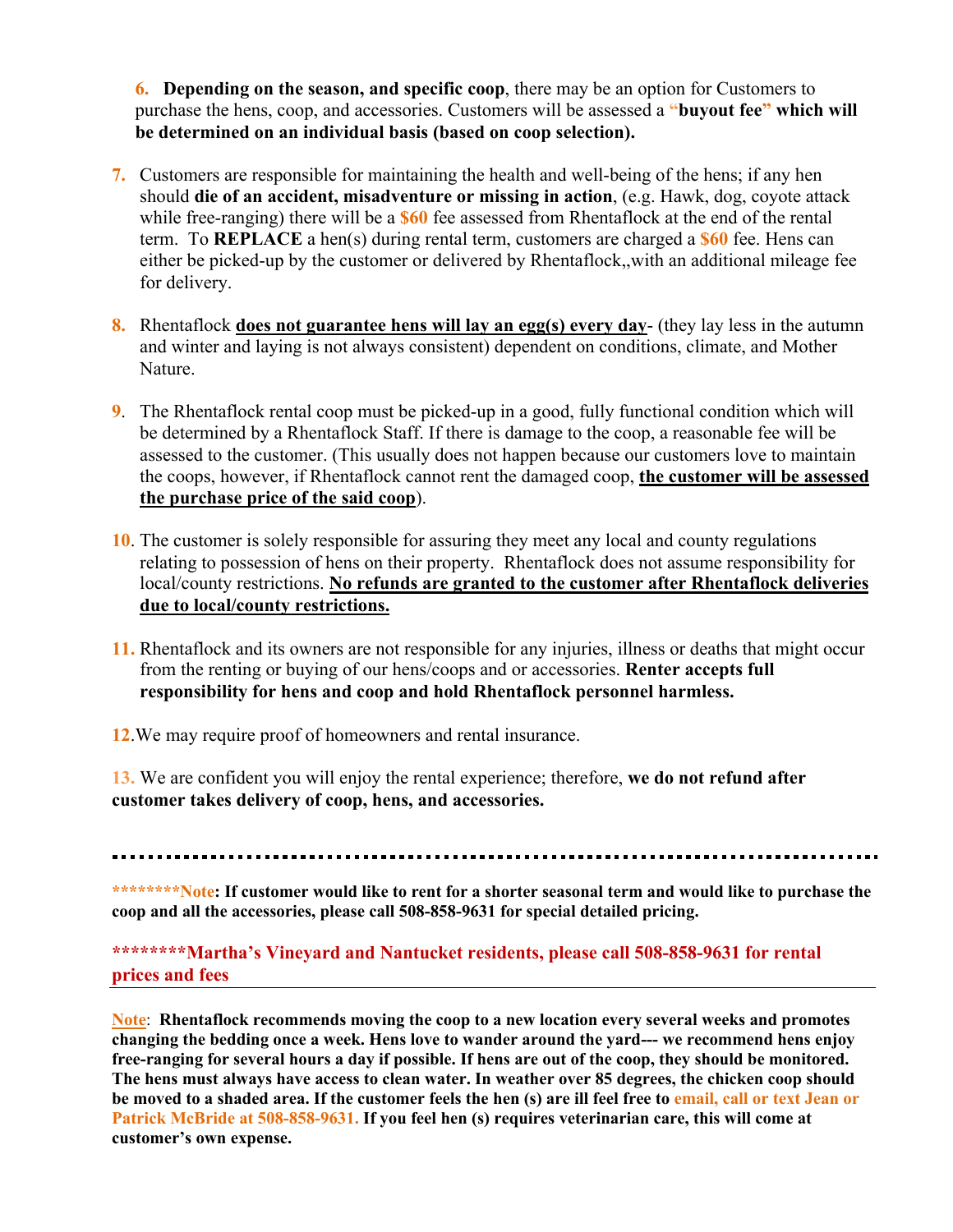#### **Payment is expected at the time of delivery--- pick-up fee will be on original invoice for payment on day of delivery, no exceptions. All sales are final.**

## **Rhentaflock Rental Contract:**

**Please complete; SIGN, mail or email this original agreement with your \$150 deposit to lock in your reservation for the 2022 Season!** 

| <b>Customer Name:</b> Name: Name: Name: Name: Name: Name: Name: Name: Name: Name: Name: Name: Name: Name: Name: Name: Name: Name: Name: Name: Name: Name: Name: Name: Name: Name: Name: Name: Name: Name: Name: Name: Name: Name: N |                                                                                   |                  |
|-------------------------------------------------------------------------------------------------------------------------------------------------------------------------------------------------------------------------------------|-----------------------------------------------------------------------------------|------------------|
|                                                                                                                                                                                                                                     |                                                                                   |                  |
|                                                                                                                                                                                                                                     |                                                                                   |                  |
|                                                                                                                                                                                                                                     |                                                                                   |                  |
| <b>***Home Address:</b>                                                                                                                                                                                                             |                                                                                   |                  |
|                                                                                                                                                                                                                                     |                                                                                   |                  |
| City:                                                                                                                                                                                                                               | <b>State:</b>                                                                     | <b>Zip Code:</b> |
|                                                                                                                                                                                                                                     | If rental location is different than home address, please provide both addresses. |                  |
|                                                                                                                                                                                                                                     |                                                                                   |                  |
|                                                                                                                                                                                                                                     |                                                                                   |                  |
|                                                                                                                                                                                                                                     |                                                                                   |                  |
|                                                                                                                                                                                                                                     |                                                                                   |                  |
|                                                                                                                                                                                                                                     |                                                                                   |                  |
| ***Rental Address:<br>City:                                                                                                                                                                                                         | State:                                                                            | <b>Zip Code:</b> |
|                                                                                                                                                                                                                                     | ******Please check type of Coop/Hen Run                                           |                  |

| <b>Cottage Coop-\$575</b>      | <b>Farm-House Coop-\$625</b>        |
|--------------------------------|-------------------------------------|
| <b>Summer House Coop-\$695</b> | <b>Deluxe Farm-House Coop-\$765</b> |
| <b>Red Barn Coop-\$785</b>     | Hen Run, Netting, Set-Up-\$175      |
| <b>Number of Hens:</b>         | <b>Desired Delivery Date:</b>       |
| <i>**</i> Customer Signature:  | Date:                               |